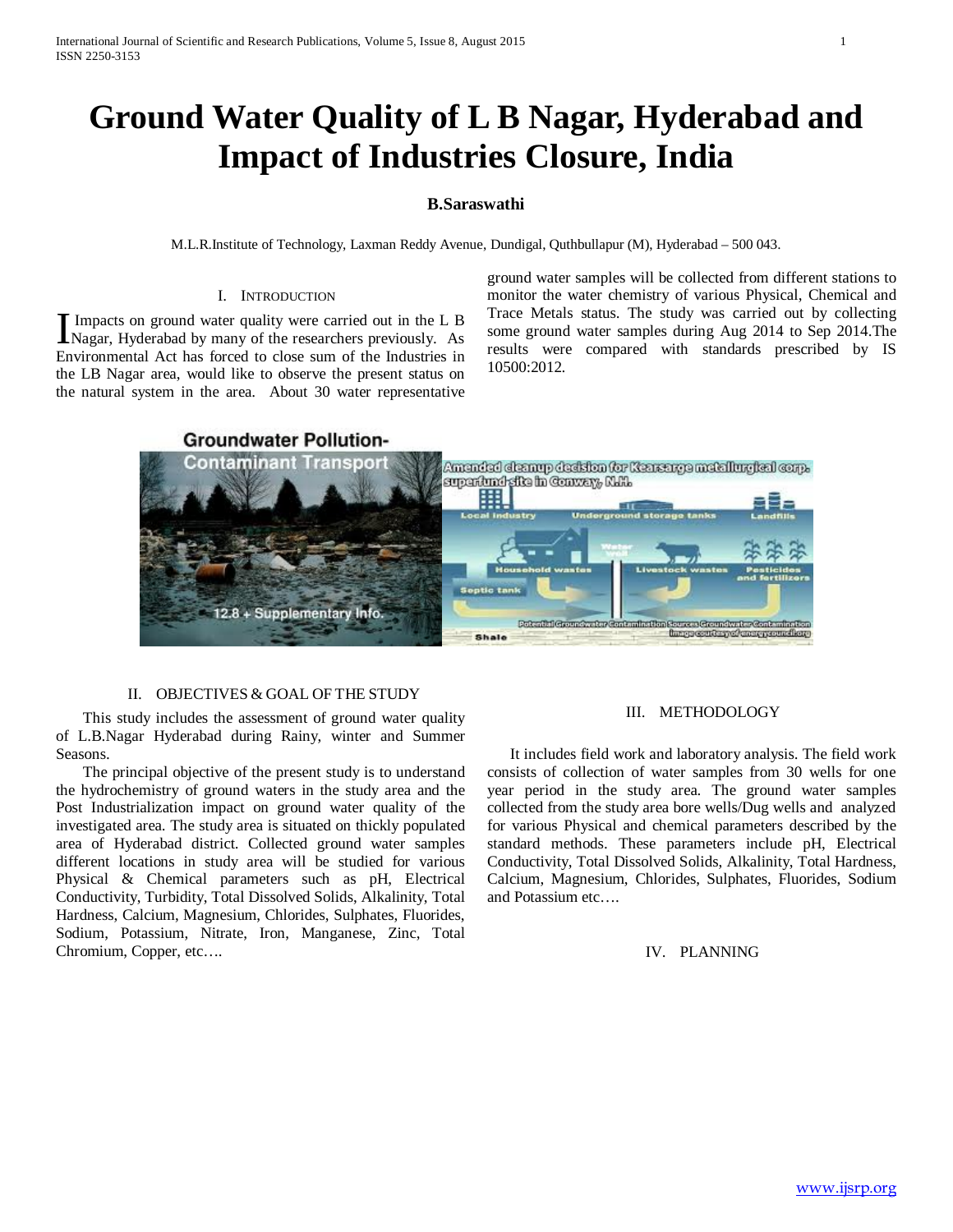



| <b>S.NO.</b>   | <b>Activity</b>                                                                               | <b>Time Schedule</b>       |
|----------------|-----------------------------------------------------------------------------------------------|----------------------------|
|                | The total numbers of 30 samples will be collected<br>from wells.                              | <b>August - 2014</b>       |
|                | Both Physical & Chemical parameters will be<br>analyzed using standard laboratory techniques. | September – October, 2014  |
| 3              | Trace metals analysis on AAS with appropriate<br>treatment                                    | November - December, 2014  |
| $\overline{4}$ | Data collection and literature collection                                                     | December – January, $2015$ |
| 5              | Preparation and analysis of data for Submission                                               | January - February, 2015   |

|                                                                                       |         | <b>Table 1</b>                                            |                                   |             |                                               |                            |                                                                    |                              |                                                    |                   |
|---------------------------------------------------------------------------------------|---------|-----------------------------------------------------------|-----------------------------------|-------------|-----------------------------------------------|----------------------------|--------------------------------------------------------------------|------------------------------|----------------------------------------------------|-------------------|
| <b>Laboratory findings</b><br><b>Units</b><br><b>Test</b><br>Value<br>Reference range |         |                                                           |                                   | Contaminant | Contaminant<br>Concentration<br>in Feed (ppm) | TDS of Feed<br>Water (ppm) | <b>Maximum</b><br>Contaminant<br>Concentration in<br>Product (ppm) | NSF/<br>ANSI 53<br>MCL (ppm) | Minimum %<br>Contaminant   TDS Reduc-<br>Reduction | Minimum %<br>tion |
|                                                                                       |         |                                                           |                                   | Arsenic V   | 0.056                                         | 350                        | 0.004                                                              | 0.010                        | 92.7%                                              | 94%               |
| PT                                                                                    | 12.5    | $10 - 13$                                                 | seconds                           |             |                                               |                            | 0.029                                                              |                              |                                                    |                   |
| aPTT                                                                                  | 70      | $25 - 36$                                                 | seconds                           | Barium      | 10.5                                          | 50                         |                                                                    | 2.0                          | >99%                                               | 88%               |
| Florinogen                                                                            | 145     | 130-330                                                   | ma'dL                             | Cadmium     | 0.037                                         | 48                         | < 0.00008                                                          | 0.005                        | >99%                                               | 89%               |
| Hemoglobin                                                                            |         | $12 - 15$<br>$36 - 44$<br>4.000-10.000<br>150,000-450,000 | o/d.<br>percent<br>per L<br>per L | Chromium VI | 0.300                                         | 35                         | 0.010                                                              | 0.100                        | >99%                                               | 91%               |
| Hematocrit                                                                            | 34      |                                                           |                                   | Copper      | 2.99                                          | 50                         | 0.005                                                              | 1.3                          | >99%                                               | 90%               |
| WBC                                                                                   | 9,000   |                                                           |                                   | Fluoride    | 8.17                                          | 386                        | 0.61                                                               | $-1.5$                       | 92.5%                                              | 96%               |
| Platelet count                                                                        | 145,000 |                                                           |                                   | Lead        | 0.152                                         | 48                         | 0.0007                                                             | 0.010                        | >99%                                               | 87%               |
|                                                                                       |         |                                                           |                                   | Selenium    | 0.121                                         | 33                         | 0.0017                                                             | 0.050                        | >99%                                               | 95%               |